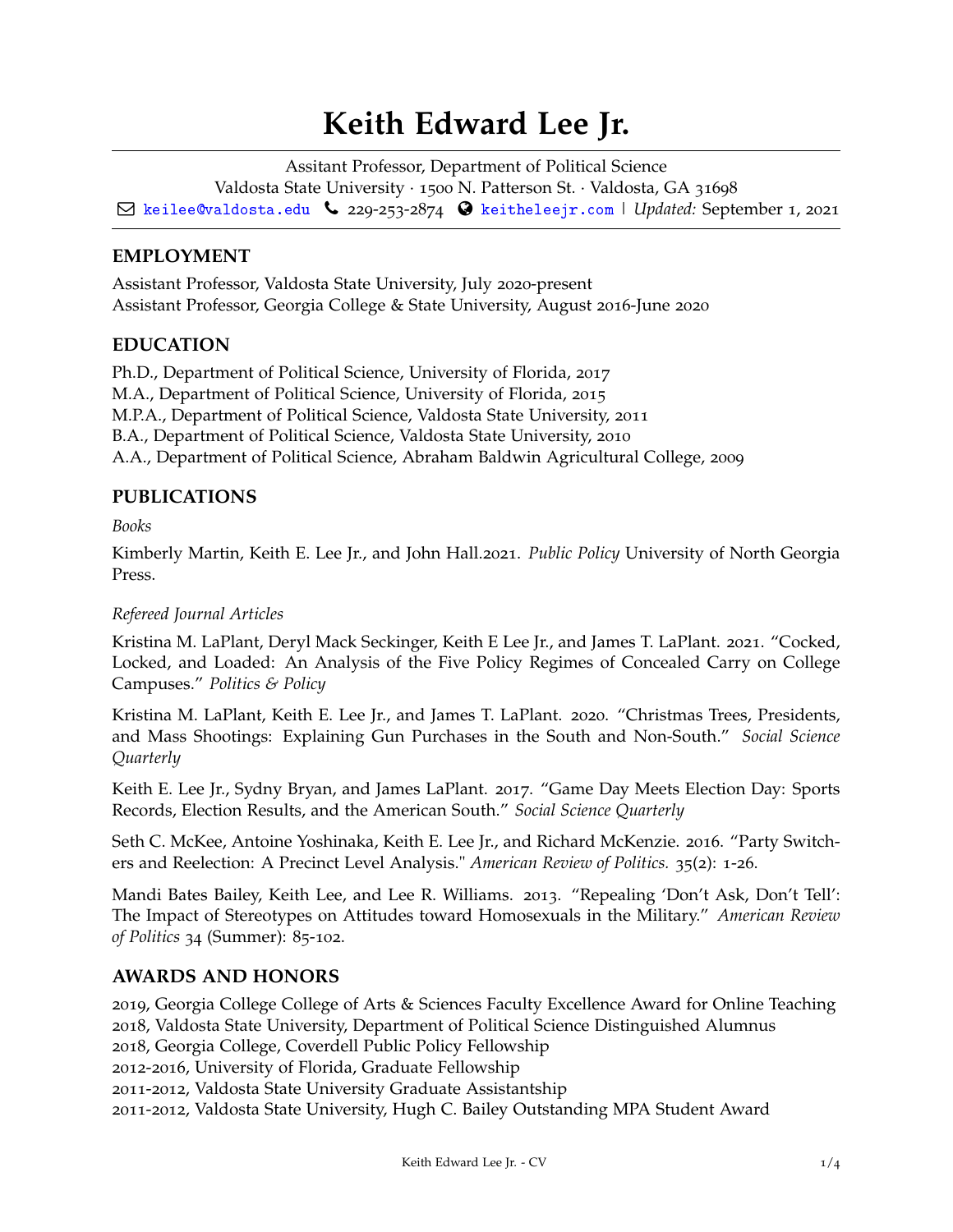# **CONFERENCE PARTICIPATION**

## *Papers Presented*

"The Economic Impact of Rural Hospital Closures in Georgia" at the Georgia Political Science Association in Savannah, GA, November 6-8, 2019.

"Religion, Republicanism, and Realignment in Alabama: An Analysis of the 2017 U.S. Senate Special Election" with James LaPlant at the Symposium of Southern Politics at the Citadel in Charleston, S.C., March 4-5, 2018.

"Reconstructed: Institutional Reform in the U.S. House and the Shaping of Southern Politics" at the Symposium of Southern Politics at the Citadel in Charleston, S.C., March 3-4, 2016.

"The Allure and Conceit of the Newest South: Revisiting the Black Belt" with Nicholas A. Rudnik at the Symposium of Southern Politics at the Citadel in Charleston, S.C., March 3-4, 2016.

"Who Punishes Party Switchers?" with Seth McKee (Texas Tech University), Antoine Yoshinaka (American University) and Richard McKenzie (University of South Florida) at the Symposium on Southern Politics at the Citadel in Charleston, S.C., March 6-7, 2014.

"Game Day Meets Election Day: Sports Records, Election Results, and the American South," with James LaPlant and Sydny Bryan (Valdosta State University) at the Symposium on Southern Politics at the Citadel in Charleston, S.C., March 6-7, 2014.

"Repealing 'Don't Ask, Don't Tell': The Impact of Stereotypes on Attitudes to Homosexuals Serving in the Military" with Mandi Bailey. Annual meeting of the Midwest Political Science Association, Chicago, IL, April 12-14, 2012.

"The Uses and Abuses of Twitter: How Members of Congress are Relying on Twitter to Shape Public Opinion and Divide America." Annual meeting of the Georgia Political Science Association, Savannah, GA, November 10-12, 2011.

"Reflections from a Local Election in South Georgia: A Handbook for Aspiring Candidates." Annual meeting of the Southern Political Science Association, New Orleans, LA, January 13-15, 2011.

"North Carolina: Prototype for Progressivism in the South." Annual Undergraduate Research Symposium in the College of Arts and Sciences at Valdosta State University. Valdosta, GA, April 15-16, 2010.

## *Discussant*

"Race, Gender, and Society in the South." Symposium of Southern POlitics at the Citadel in Charleston, S.C., March 5-6, 2020.

"State Politics in the Rim South." Symposium of Southern Politics at the Citadel in Charleston, S.C., March 4-5, 2018.

"Pajari Panel for Best Undergraduate Paper at GPSA." Georgia Political Science Association, Savannah, GA, November 10-12, 2016.

"Undergraduate Research on Elections, Politics, and Policy from Georgia to Florida to the Nation." Georgia Political Science Association, Savannah, GA, November 12-14, 2015.

"Legislative Politics in the United States: Undergraduate Research on Elections, Filibusters, and Leadership." Southern Political Science Association, New Orleans, LA, January 15-17, 2015.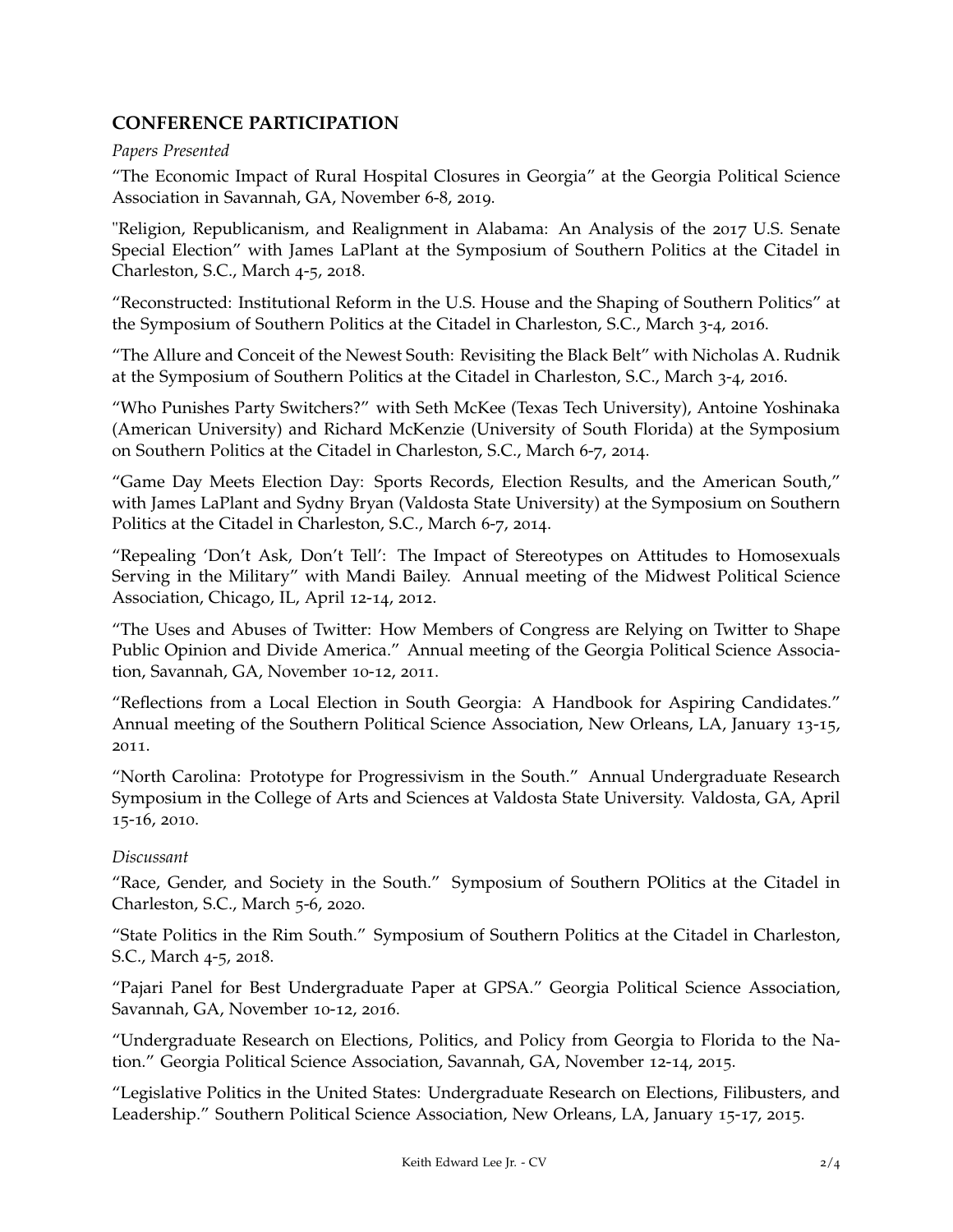"Undergraduate Research in American Politics." Southern Political Science Association, New Orleans, LA, January 15-17, 2015.

"V.O. Key in the Undergraduate Classroom." Discussant. Georgia Political Science Association, Savannah, GA, November 14-16, 2013.

*Chair*

"Trump Talk: Undergraduate Research on the Trump Presidency." Georgia Political Science Association, Savannah, GA, November 6-8, 2019

"The South in Transition: Undergraduate Research in Southern Politics Undergraduate Research and Training."" Southern Political Science Association, New Orleans, LA, January 12-14, 2017.

## **TEACHING EXPERIENCE**

*Valdosta State University, Valdosta, GA – Assistant Professor* POLS 3210 United States Congress (Spring 2021) PADM 7090 Policy Analysis (Summer 2021) PADM 7380 The Politics of Managing Urban Areas (Fall 2021) PADM 7900 MPA Capstone (Fall 2021) PADM 9999 Final Project / Organizational Analysis (Fall 2020, Spring 2021)

*Georgia College, Milledgeville, GA – Assistant Professor*

POLS 1150 Politics and Society (Fall 2016, Fall 2017) POLS 1150(H) Politics and Society (Fall 2019) POLS 3315 The American Judicial System (Fall 2016) POLS 3338 Principles of Public Administration (Spring 2020) POLS 4000 Systematic Analysis (Spring 2018, Spring 2020) POLS 4211 Legislative Politics & Behavior (Fall 2017, Fall 2019) POLS 4221 The Presidency (Fall 2018) POLS 4241 Southern Politics (Spring 2017, Summer 2018, Spring 2019) POLS 4920 Senior Seminar (Spring 2018, Spring 2019) POLS 4950 The Supreme Court (Summer 2017) POLS 4950 American Political Development (Summer 2017, Summer 2018) POLS 4950 Knope, Swanson, and Public Service (Summer 2019, Summer 2020) POLS 6538 Public Administration & Public Service (Fall 2018) PUAD 6558 Public Personnel Management (Fall 2016, Summer 2020) PUAD 6578 Public Finance and Budgeting (Spring 2017, Spring 2018, Spring 2019, Summer 2019, Spring 2020) PUAD 6605 Quantitative Techniques (Fall 2017, Summer 2018, Fall 2018, Fall 2019)

*Santa Fe College, Gainesville, FL – Adjunct Assistant Professor* American National Government (Summer 2015, Fall 2015, Spring 2016)

*University of Florida, Gainesville, FL – Instructor* Southern Politics (Fall 2015)

*University of Florida, Gainesville, FL – Teaching Assistant* State and Local Politics (Fall 2013, Fall 2014, Spring 2015) Introduction to Public Administration (Spring 2014)